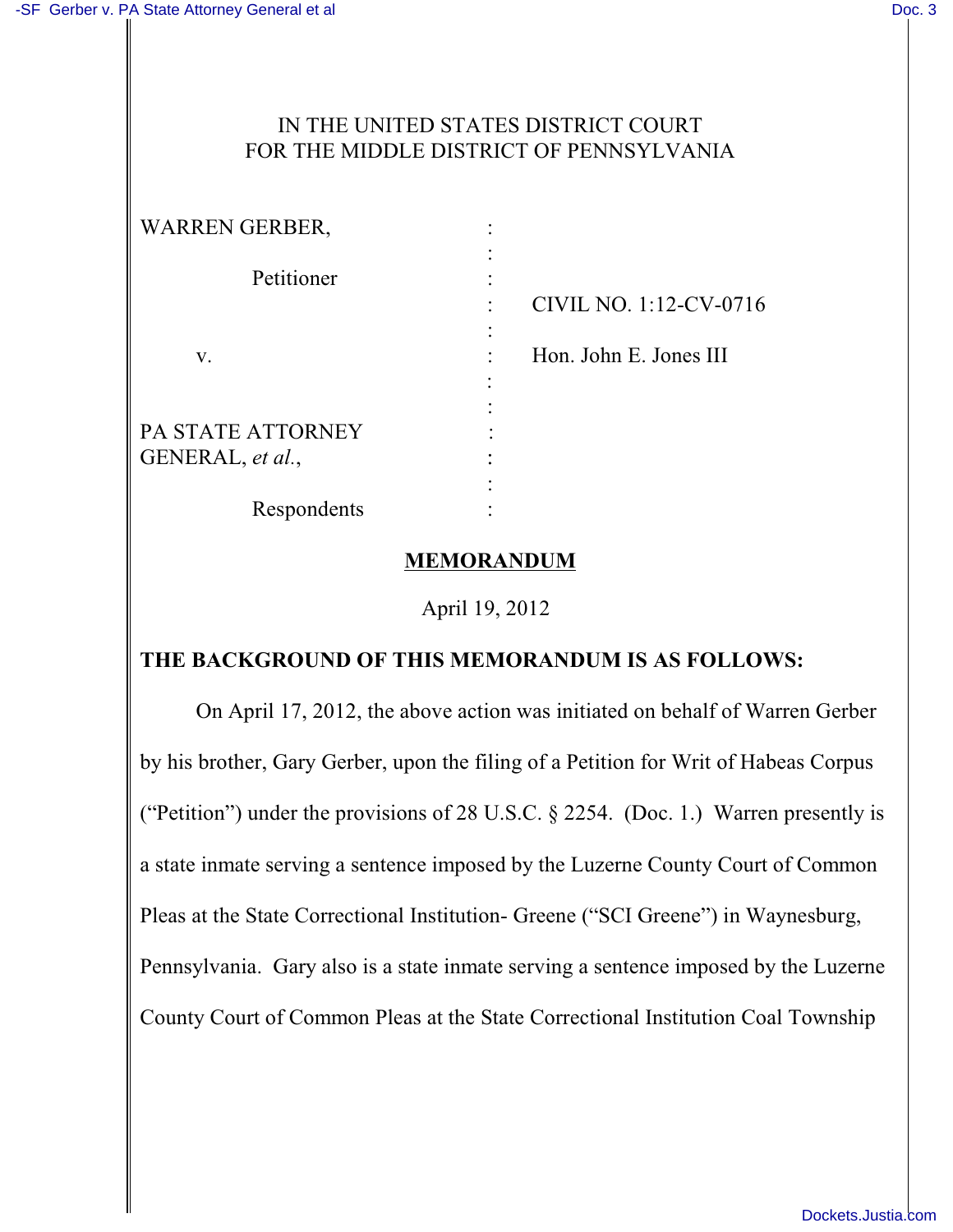("SCI Coal Township") in Coal Township, Pennsylvania. 1

At the time of filing the Petition, Gary neither paid the required \$5.00 filing fee nor requested *in forma pauperis* status on behalf of Warren. Although we normally would issue an Administrative Order requiring a petitioner either to pay the filing fee or file the appropriate forms to obtain *in forma pauperis* status, because we find upon review of the Petition that Gary has not demonstrated that he has standing as Warren's "next friend" for purposes of filing the Petition, we shall grant *in forma pauperis* status for the sole purpose of filing the Petition, and the Petition will be dismissed.

An "[a]pplication for writ of habeas corpus shall be in writing signed and verified by the person for whom relief it is intended or by someone acting in his behalf." 28 U.S.C. § 2242. A litigant seeking to prosecute a "next friend" habeas petition "must establish the requisite [Article III] standing to sue." *See Whitmore v. Arkansas*, 495 U.S. 149, 154 (1990); *accord In re Zettlemoyer,* 53 F.3d 24, 26-27 (3d Cir. 1995) (per curiam). "'[N]ext friend' standing is by no means granted automatically to whomever seeks to pursue an action on behalf of another." *Whitmore*, 495 U.S. at 163. These limitations on the "next friend" doctrine are driven

*See Commonwealth of Pennsylvania v. Gary Lee Gerber Jr Aka Muffin*, Docket No. CP-40- <sup>1</sup> CR-0000525-2007, available at Pennsylvania's Unified Judicial System Webportal, Common Pleas Courts Docket Sheets, <http://ujsportal.pacourts.us/DocketSheets/CP.aspx>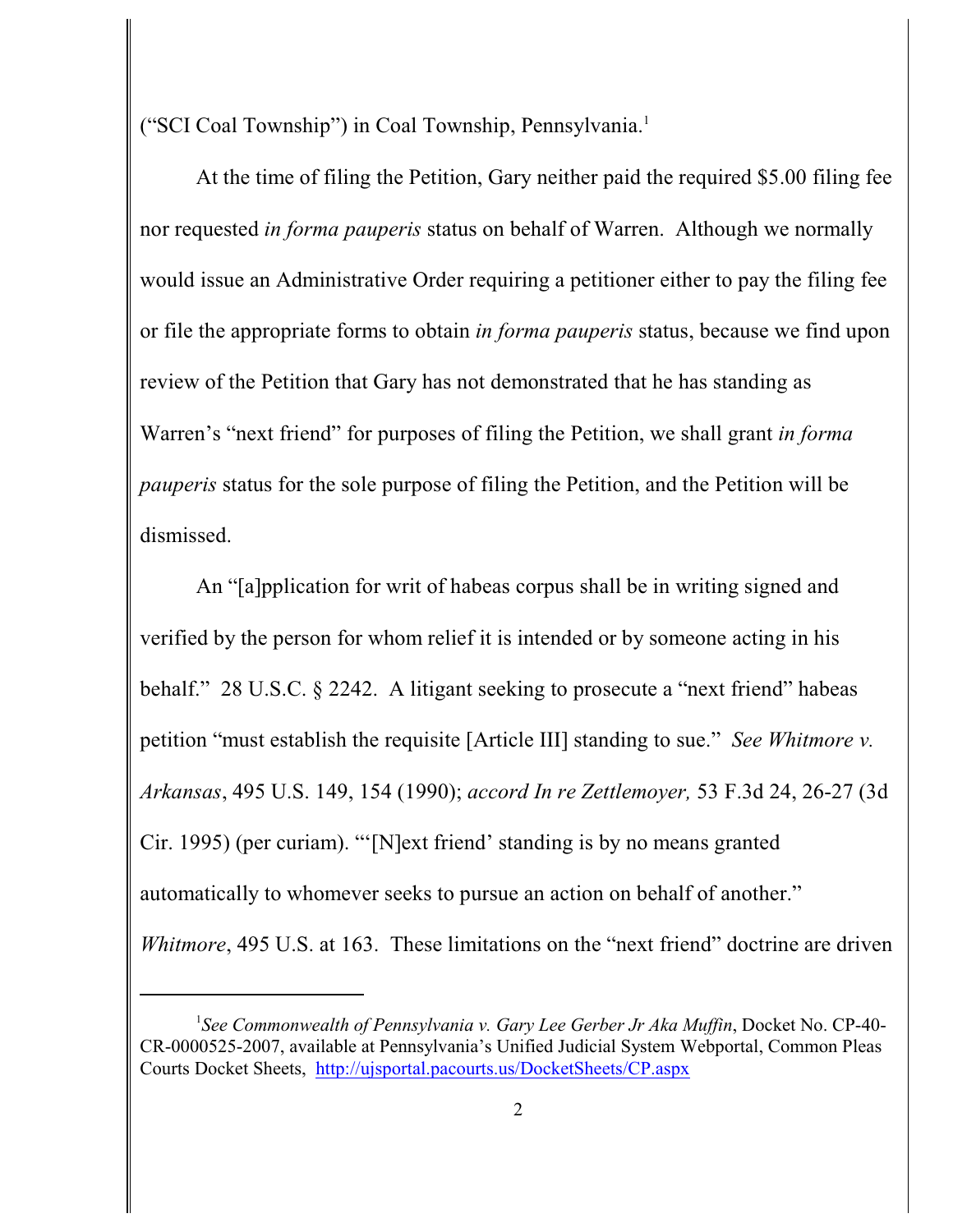by the recognition that "'[i]t was not intended that the writ of habeas corpus should be availed of, as matter of course, by intruders or uninvited meddlers, styling themselves next friends.'" *Whitmore*, 495 U.S. at 164 (quoting *United States ex rel. Bryant v. Houston*, 273 F. 915, 916 (CA2 1921); *see also Rosenberg v. United States*, 346 U.S. 273, 291-92 (1953) (citations omitted) (discountenancing practice of granting "next friend" standing to one who was a stranger to the detained persons and their case and whose intervention was unauthorized by the prisoners' counsel).

A petitioner seeking "next friend" standing must meet two prerequisites. First, the petitioner must "provide an adequate explanation- such as inaccessibility, mental incompetence, or other disability- why the real party in interest cannot appear on his own behalf to prosecute the action." *Whitmore*, 495 U.S. at 164 (citations omitted). Second, the petitioner seeking standing as "next friend" must demonstrate that he or she is "truly dedicated to the best interests of the person on whose behalf he [or she] seeks to litigate" and has some "significant relationship" with that person. *Id.* (citations omitted). The burden is on the petitioner seeking "next friend" standing to establish these prerequisites. *See id; see also Zettlemoyer*, 53 F.3d at 26-27.

In the instant case, the form Petition (Doc. 1 at 1-14), forty-eight (48) page memorandum of law (Doc. 1 at 15-62), and 350 pages of exhibits (Docs. 1-1 through 1-12), were received in an envelope marked with Gary's name and return address at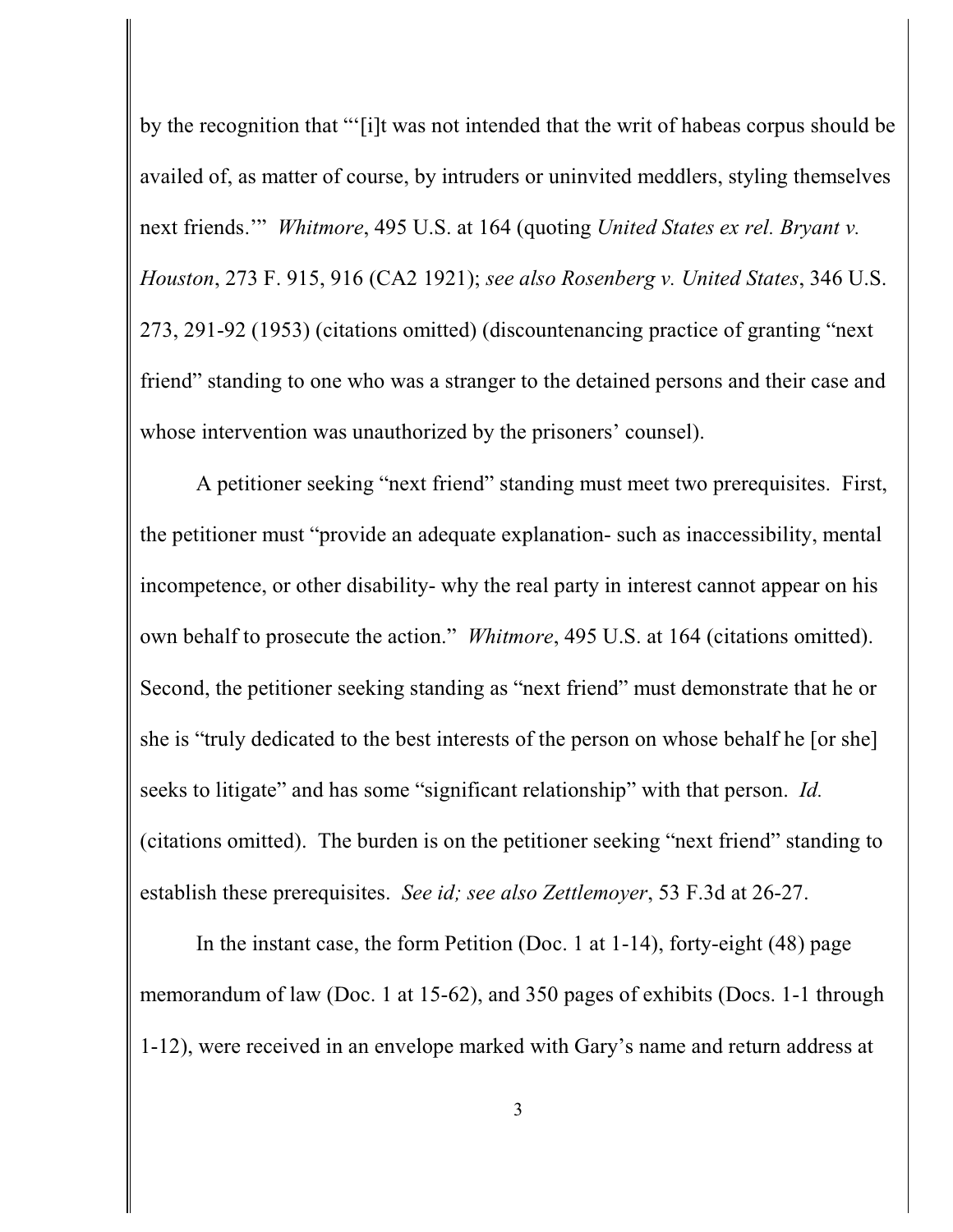SCI Coal Township. (*See* Doc. 1 at 64.) The Petition was signed by Gary with a notation "(Brother)". (*See* Doc. 1 at 14.) Gary also provides the following explanation: "It was necessary for this petition to be prepared at SCI Coal and submitted by his brother Gary, as petitioner hadn't the ability, opportunity, nor resources to prepare it from where he is housed at Green[e]." (*See id.*)

This explanation offered by Gary is insufficient to establish "next friend" standing. Gary's explanation does not offer any specific reasons why Warren lacks the "ability, opportunity, [or] resources" to prepare and file the instant Petition, and therefore, he has failed to meet his burden to show that Warren cannot appear on his own behalf. Moreover, while Gary's status as Warren's brother may indicate a "significant relationship," the Court cannot assume solely based upon that relationship that Gary truly is dedicated to Warren's best interests, particularly where it is apparent upon cursory review of the Petition and accompanying exhibits that their theft and criminal conspiracy convictions are related to the same course of conduct. Further, Gary's status as Warren's brother in and of itself is not enough to circumvent binding judicial precedent to confer Article III standing upon Gary for purposes of pursuing the instant Petition. It also does not evade the "well established principle that while a layman may represent himself with respect to his individual claims, he is not entitled to act as an attorney for others in federal court." *Lutz v.*